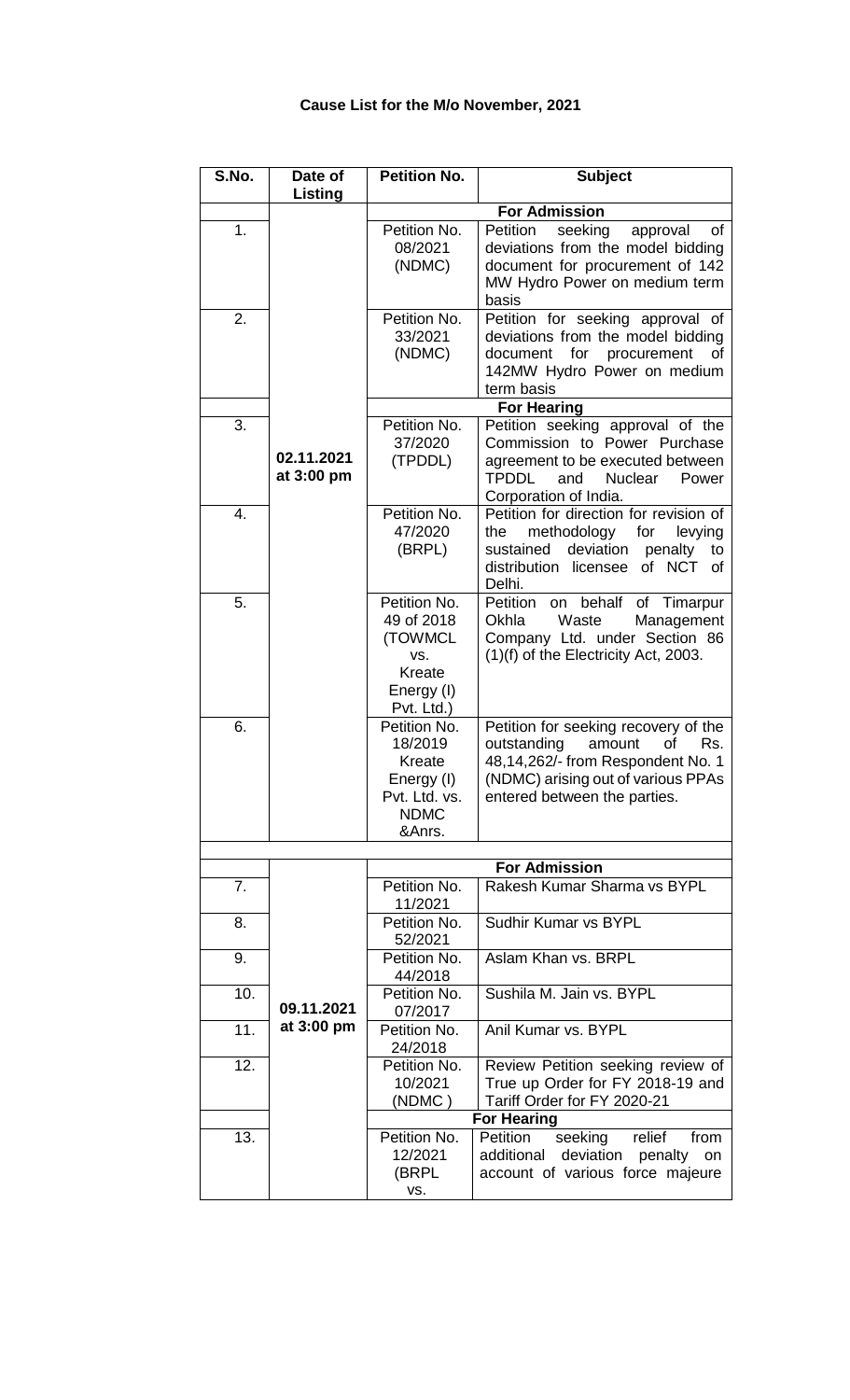|     |                          | DTL & Anr.)                  | occurrences beyond the control of<br>the Petitioner                               |
|-----|--------------------------|------------------------------|-----------------------------------------------------------------------------------|
|     |                          |                              |                                                                                   |
| 14. | 09.11.2021               |                              |                                                                                   |
|     | at 3:00 pm               | Petition No.<br>45/2020      | Petition<br>for<br>seeking<br>suitable<br>direction<br>the Respondent<br>to<br>to |
|     |                          | (BRPL)                       | enable the Petitioner to implement                                                |
|     |                          |                              | the CERC DSM Regulations                                                          |
|     |                          |                              | <b>For Admission</b>                                                              |
| 15. |                          | Petition No.                 | Mohd. Isa vs BYPL                                                                 |
| 16. |                          | 57/2017<br>Petition No.      | Som Prakash Yadav vs BRPL                                                         |
|     |                          | 39/2018*                     |                                                                                   |
| 17. |                          | Petition No.                 | Parmod Kumar Gahlawat vs.                                                         |
|     |                          | 33/2020<br>(Application      | <b>BRPL</b>                                                                       |
|     |                          | for                          |                                                                                   |
|     |                          | restoration)                 |                                                                                   |
| 18. |                          | Petition No.<br>31/2020      | Yogesh Vats vs BRPL                                                               |
| 19. |                          | Petition No.<br>39/2020      | Rakesh Kumar Goyal vs TPDDL                                                       |
|     | 11.11.2021               |                              | <b>For Hearing</b>                                                                |
| 20. | at 3:00 pm               | Petition No.                 | seeking adjudication of<br>Petition                                               |
|     |                          | 42/2017<br>(BRPL vs.         | between the BRPL and<br>dispute<br><b>SLDC</b><br>regarding<br>incorrect          |
|     |                          | SLDC)                        | methodology adopted for preparing                                                 |
|     |                          |                              | deviation<br>inter-state<br>settlement                                            |
|     |                          |                              | account and consequently retaining<br>the UI pool accounts.                       |
| 21. |                          | Petition No.                 | Petition u/s 142 and 146 of the                                                   |
|     |                          | 28/2018                      | Electricity Act, 2003 for continued                                               |
|     |                          | (SLDC vs.<br><b>BRPL</b> and | Non Compliance of Order dated<br>22.08.2008 passed by<br>the                      |
|     |                          | Others.)                     | Commission in Petition no. 49 of                                                  |
|     |                          |                              | 2007 and other related matters.                                                   |
|     |                          |                              | <b>For Admission</b>                                                              |
| 22. |                          | Petition No.                 | Petition u/S 86(1)(e) of the EA 2003                                              |
|     |                          | 50/2021                      | and other enabling provisions for                                                 |
|     |                          | (TPDDL)                      | seeking approval for the Bidding<br>Documents,<br>for<br>long<br>term             |
|     |                          |                              | procurement of 300MW capacity                                                     |
|     |                          |                              | from grid connected Wind-Solar<br>Hybrid Power Projects through                   |
|     |                          |                              | competitive bidding process for                                                   |
|     |                          |                              | meeting the RPO                                                                   |
| 23. | 16.11.2021<br>at 3:00 pm | Petition No.<br>54/2021      | Sh. Hubbey Ali vs BRPL                                                            |
| 24. |                          | Petition No.<br>55/2021      | Sh. Mange Raam vs BRPL                                                            |
| 25. |                          | Petition No.                 | Petition for approval of Differential                                             |
|     |                          | 56/2021<br>(NDMC)            | Claim of PPAC for the Quarter April'<br>2021 to June' 2021.                       |
|     |                          |                              |                                                                                   |
|     |                          |                              |                                                                                   |
| 26. |                          | Petition No.                 | <b>For Hearing</b><br>Petition<br>regarding<br>various                            |
|     |                          | 29/2020                      | issues/differences having<br>arisen                                               |
|     |                          |                              | between the Petitioner and the                                                    |
|     |                          |                              | State Generating Utilities on the                                                 |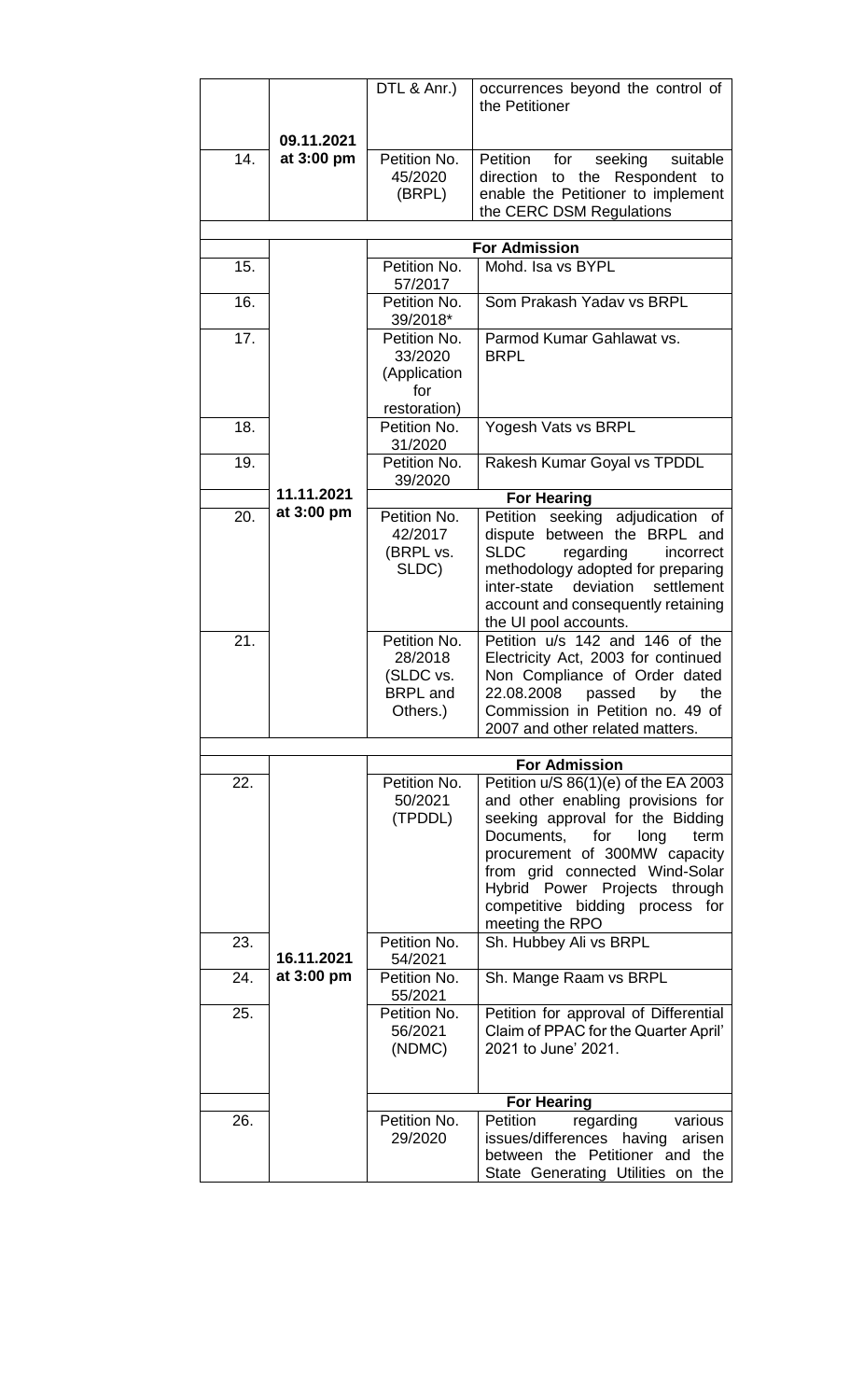|                   |                          |                                                                             | reconciliation of the outstanding<br>dues including the incorrect levy of<br>LPSC filed by TPDDL.                                                                                                            |
|-------------------|--------------------------|-----------------------------------------------------------------------------|--------------------------------------------------------------------------------------------------------------------------------------------------------------------------------------------------------------|
| 27.               | 16.11.2021<br>at 3:00 pm | Petition No.<br>11/2020<br>(TPDDL Vs.<br><b>BRPL, BYPL</b><br>& SLDC)       | Petition<br>for<br>approval<br>οf<br>the<br>Commission regarding amendment<br>of GSA and relaxation of MOD<br>principles on scheduling of power<br>from Anta Aurya and Dadri GTPS of<br>NTPC filed by TPDDL. |
|                   |                          |                                                                             | <b>For Admission</b>                                                                                                                                                                                         |
| 28.               |                          | Petition No.<br>53/2021                                                     | Sameshwar Sharma vs BRPL                                                                                                                                                                                     |
| 29.               |                          | Petition No.<br>28/2021                                                     | Ratanlal vs TPDDL                                                                                                                                                                                            |
| $\overline{30}$ . |                          | Petition No.<br>35/2021                                                     | Ratanlal (1 <sup>st</sup> Floor) vs TPDDL                                                                                                                                                                    |
| 31.               |                          | Petition No.<br>29/2021<br>(Rays Power<br>Experts Pvt.<br>Ltd. vs.<br>NDMC) | Petition for seeking approval of the<br>Power Sale Agreement dated 26th<br>March, 2015 in terms of the DERC<br>RPO Regulations 2012                                                                          |
| 32.               |                          | Petition No.<br>23/2021<br>(BYPL)                                           | Petition seeking waiver/ deferment/<br>relaxation of RPO targets for FY<br>2019-20<br>&<br>2020-21<br>FY .<br>and<br>relaxation of norms of RPO for<br>period FY 2019-20 onwards up till<br>FY 2021-22       |
| 33.               |                          | Petition No.<br>32/2021<br>(TPDDL)                                          | Petition for seeking approval for<br>charging tariff (Green Power Tariff)<br>for supply                                                                                                                      |
| 34.               | 23.11.2021<br>at 3:00 pm | Petition No.<br>18/2021<br><b>BYPL</b><br>VS.<br>SECI & Anr.)               | Petition regarding approval of the<br>PSA dated 17.06.2019 in terms of<br>the DERC RPO Regulations, 2012<br>read with DERC Comprehensive<br>Conduct of Business Regulations,<br>2001                         |
| 35.               |                          | Petition No.<br>22/2021<br><b>BYPL</b><br>vs. SECI &<br>Anr.)               | Petition regarding approval of the<br>PSA dated 17.06.2019 in terms of<br>the DERC RPO Regulations, 2012<br>read with DERC Comprehensive<br>Conduct of Business Regulations,<br>2001                         |
| 36.               |                          | Petition No.<br>19/2021<br>(BYPL<br>vs. SECI and<br>& Anr.)                 | Petition regarding approval of the<br>PSA dated 03.04.2018 in terms of<br>the DERC RPO Regulations, 2012<br>read with DERC Comprehensive<br>Conduct of Business Regulations,<br>2001                         |
| 37.               |                          | Petition No.<br>20/2021<br>(BYPL<br>VS.<br>SECI & Anr.)                     | Petition regarding approval of the<br>PSA dated 16.01.2019 in terms of<br>the DERC RPO Regulations, 2012<br>read with DERC Comprehensive<br>Conduct of Business Regulations,<br>2001                         |
|                   |                          |                                                                             | <b>For Hearing</b>                                                                                                                                                                                           |
| 38.               |                          | Petition No.<br>25/2021                                                     | Petition for seeking adjudication of<br>dispute/issue<br>Nodal<br>with<br>the<br>Agency pertaining to the issue of                                                                                           |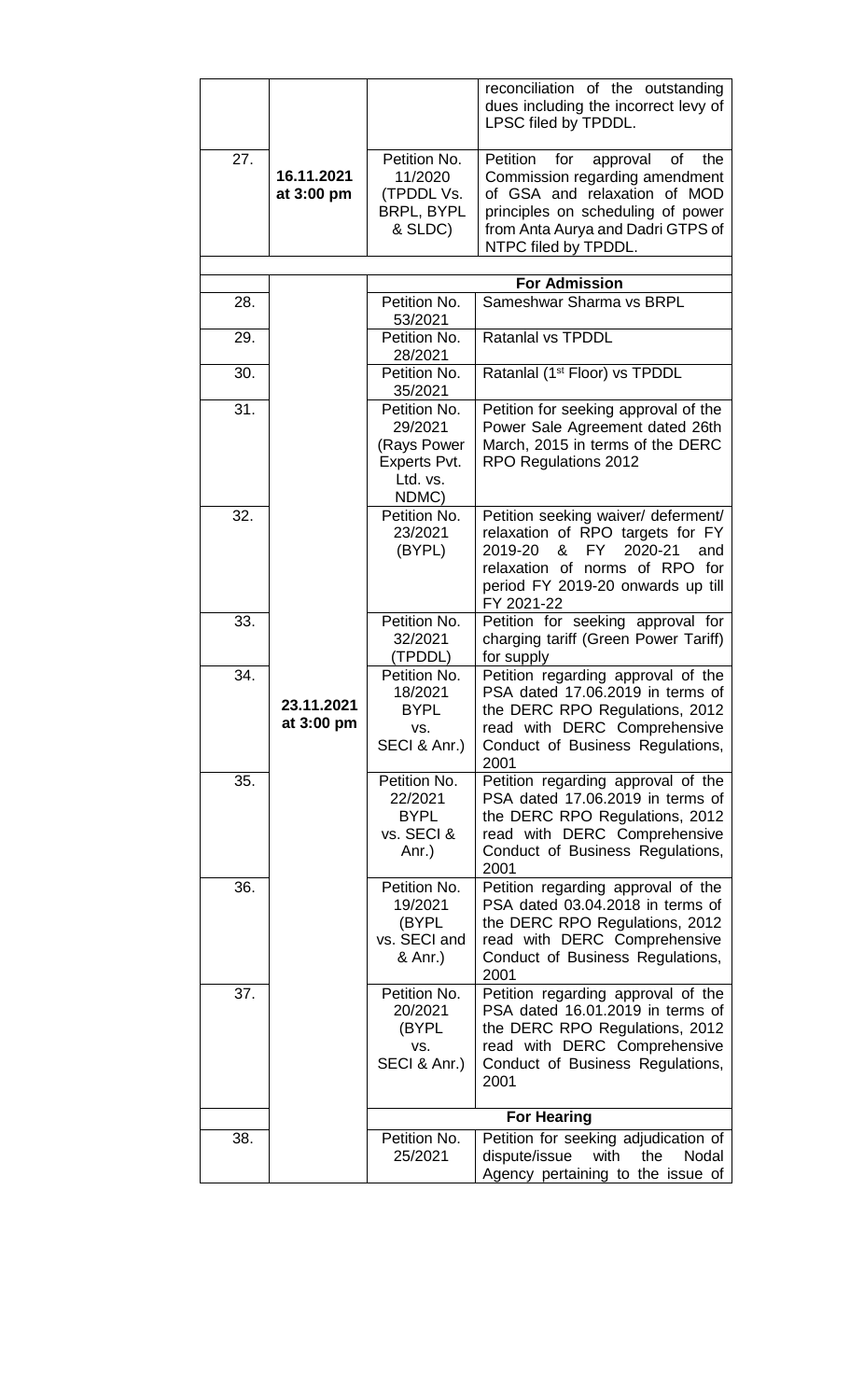|     |            | (Dugger                    | RPO Compliance filed by Duggar                                             |
|-----|------------|----------------------------|----------------------------------------------------------------------------|
|     |            | Fiber)                     | Fiber                                                                      |
|     |            |                            |                                                                            |
| 39. |            | Petition No.               | Petition u/s 86 read with Section 63                                       |
|     |            | 61/2019<br>(BRPL Vs.       | of the EA 2003 seeking adoption of<br>tariff for purchase of 150 MW of     |
|     |            | SECI & Anr.)               | Wind Power through SECI and for                                            |
|     |            |                            | the approval of the PSA dated                                              |
|     |            |                            | 28.03.2018                                                                 |
| 40. |            | Petition No.<br>62/2019    | Petition u/s 86 read with Section 63<br>of the EA 2003 seeking adoption of |
|     | 23.11.2021 | (BRPL vs.                  | tariff for purchase of 100 MW of                                           |
|     | at 3:00 pm | SECI & Anr.)               | Wind Power through SECI and for                                            |
|     |            |                            | the approval of the PSA dated                                              |
|     |            |                            | 20.12.2018 in terms of DERC (RPO<br>& REC) Regulations, 2012               |
| 41. |            | Petition No.               | Petition regarding approval of the                                         |
|     |            | 27/2021                    | PSA dated 17.06.2019 in terms of                                           |
|     |            | (BRPL<br>vs. SECI &        | the DERC RPO Regulations, 2012<br>read with DERC Comprehensive             |
|     |            | Anr.)                      | Conduct of Business Regulations,                                           |
|     |            |                            | 2001                                                                       |
| 42. |            | Petition No.               | Petition regarding approval of the                                         |
|     |            | 47/2021<br>(BRPL           | PSA dated 03.08.2021 in terms of<br>the DERC RPO Regulations, 2012         |
|     |            | vs. SECI                   | read with DERC Comprehensive                                               |
|     |            | Anr.)                      | Conduct of Business Regulations,                                           |
|     |            |                            | 2001                                                                       |
|     |            |                            | <b>For Admission</b>                                                       |
| 43. |            | Petition No.               | Anoop Pandey vs BRPL                                                       |
| 44. |            | 43/2021<br>Petition No.    | M/s Asian Hotels (North) Limited                                           |
|     |            | 44/2021                    | vs. BRPL & Ors.                                                            |
| 45. |            | Petition No.               | <b>TPDDL vs DTL</b>                                                        |
|     |            | 25/2020                    | <b>For Hearing</b>                                                         |
| 46. |            | Petition No.               | Sou Moto action against NDMC for                                           |
|     |            | 09/2021                    | non-payment of License fee.                                                |
| 47. |            | Review                     | Review Petition seeking review of                                          |
|     |            | Petition No.<br>59/2019*   | dated<br>13.05.2019<br>order<br>the.<br>in<br>Petition No. 26/2018         |
|     | 26.11.2021 | (BYPL vs.                  |                                                                            |
|     | at 3:00 pm | <b>IPGCL&amp;</b>          |                                                                            |
| 48. |            | Ors.)<br><b>Review</b>     | Review Petition seeking review of                                          |
|     |            | Petition No.               | the order dated 13.05.2019<br>in.                                          |
|     |            | 60/2019*                   | Petition No. 08/2018                                                       |
|     |            | (BRPL vs.<br><b>IPGCL</b>  |                                                                            |
|     |            | &Ors.)                     |                                                                            |
| 49. |            | Petition No.               | Petition filed by IPGCL against                                            |
|     |            | 68/2019*                   | NDMC regarding non-payment of                                              |
|     |            | (IPGCL vs.<br>NDMC)        | bills for power supplied from GTPS<br>during<br>stations<br>the<br>period  |
|     |            |                            | 01.09.2017 to 31.03.2018 as per                                            |
|     |            |                            | <b>DERC</b><br>Tariff<br>Order<br>dated                                    |
|     |            |                            | 31.08.2017.                                                                |
|     |            |                            | <b>For Admission</b>                                                       |
| 50. |            | R. Petition<br>No. 13/2021 | clarification<br>Review/<br><b>of</b>                                      |
|     |            |                            | Commission's<br>dated<br>Order                                             |